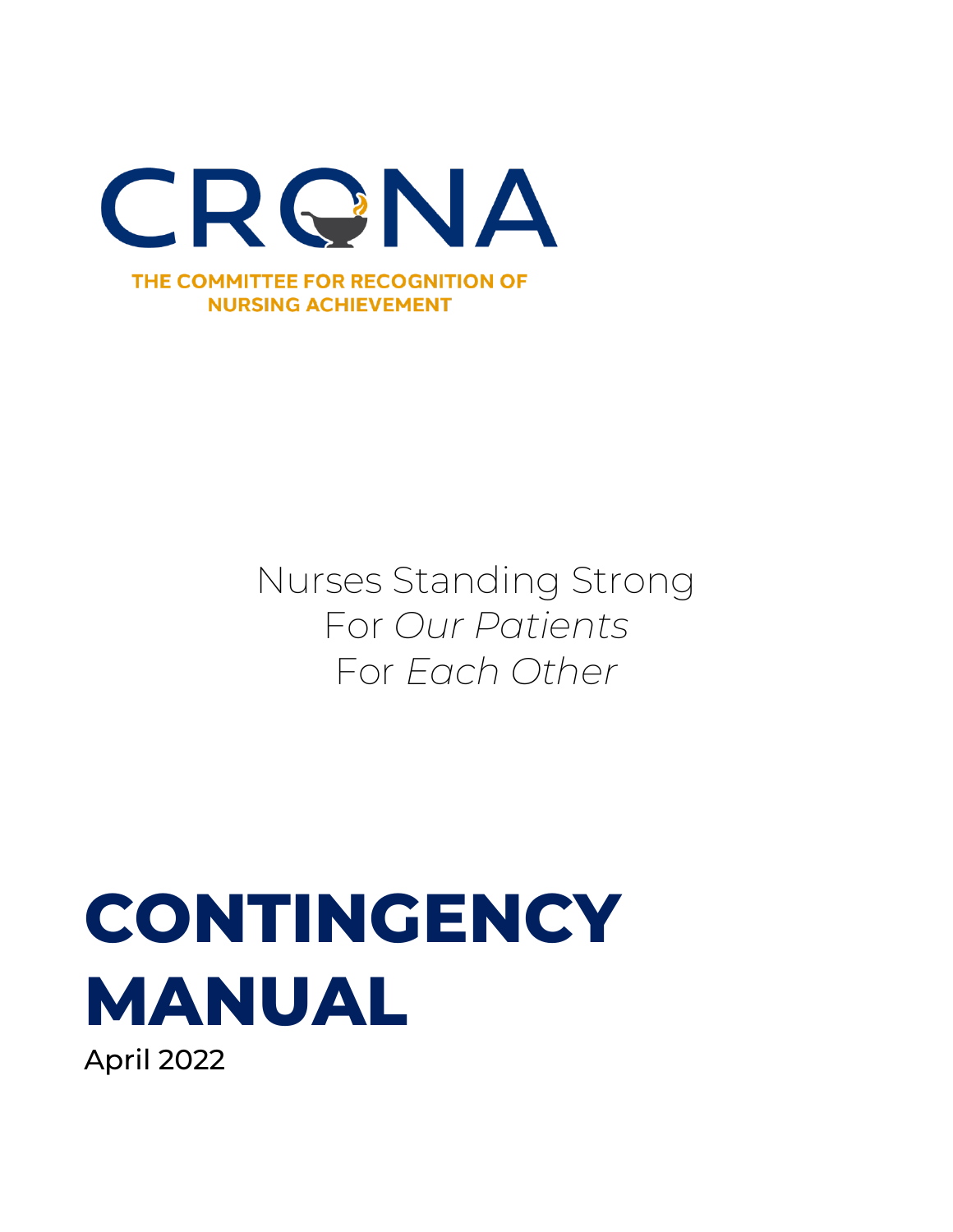The CRONA Executive Board and Negotiation Team will strive to secure contracts that will reflect the values of CRONA's members, strengthen the nursing profession, and uphold quality patient care.

#### **2022 CRONA Negotiation Team:**

| LPCH:                         |                                                         |
|-------------------------------|---------------------------------------------------------|
| Colleen Borges (CRONA         | Bass Center - Hematology/Oncology/Stem Cell             |
| President)                    |                                                         |
| Eileen Pachkofsky (CRONA LPCH | Bass Center - Hematology/Oncology/Stem Cell             |
| Vice President)               |                                                         |
| Vanessa Brewer                | Intermediate Care Nursery                               |
| Kathleen Casey                | Neonatal ICU - Sequoia                                  |
| Rachel Gratz-Beken            | Bass Center - Hematology/Oncology/Stem Cell             |
| Amy Krehbiel                  | Neonatal Intensive Care Unit                            |
| Chiyieko Sankus               | <b>Bass Center Float Team</b>                           |
| Fred Taleghani                | Pediatric Critical Care Transport                       |
| Stacy Rusterholtz (alternate) | Bass Center - Hematology/Oncology/Stem Cell             |
|                               |                                                         |
| SHC:                          |                                                         |
| Kathy Stormberg (CRONA SHC    | Imaging Services (Radiology)                            |
| Vice President)               |                                                         |
| Jackie Campbell               | Outpatient Center (Redwood City) Per-procedure/Recovery |
| Sarah Moraga                  | AAU J7 Cardiology/Pulmonary Medicine                    |
| Mark O'Neill                  | AAU M7 Cardiology/Vascular Surgery                      |
| Kimberley Reed                | ICU J2 Cardiovascular Intensive Care Unit               |
| Annamarie Varo                | <b>Clinical Advice Services</b>                         |
| Helina Yilma                  | AAU J6 Cardiothoracic/Vascular/Lung Transplant          |
| Janelle Simpson (alternate)   | <b>Nursing Float</b>                                    |

#### **2019 – 2022 CRONA Executive Board:**

| Colleen Borges     | President                  |
|--------------------|----------------------------|
| Kathy Stormberg    | Vice President (SHC)       |
| Eileen Pachkofsky  | Vice President (LPCH)      |
| Annamarie Varo     | Secretary                  |
| Jolivette Enriquez | Treasurer                  |
| Kimberley Reed     | Legislative Representative |
| Bonnie Balfour     | Nurse Advocate             |
| Christi Decena     | Nurse Advocate             |
| Geralyn Martinez   | Nurse Advocate             |
| Nancy Uschersohn   | Nurse Advocate             |
|                    |                            |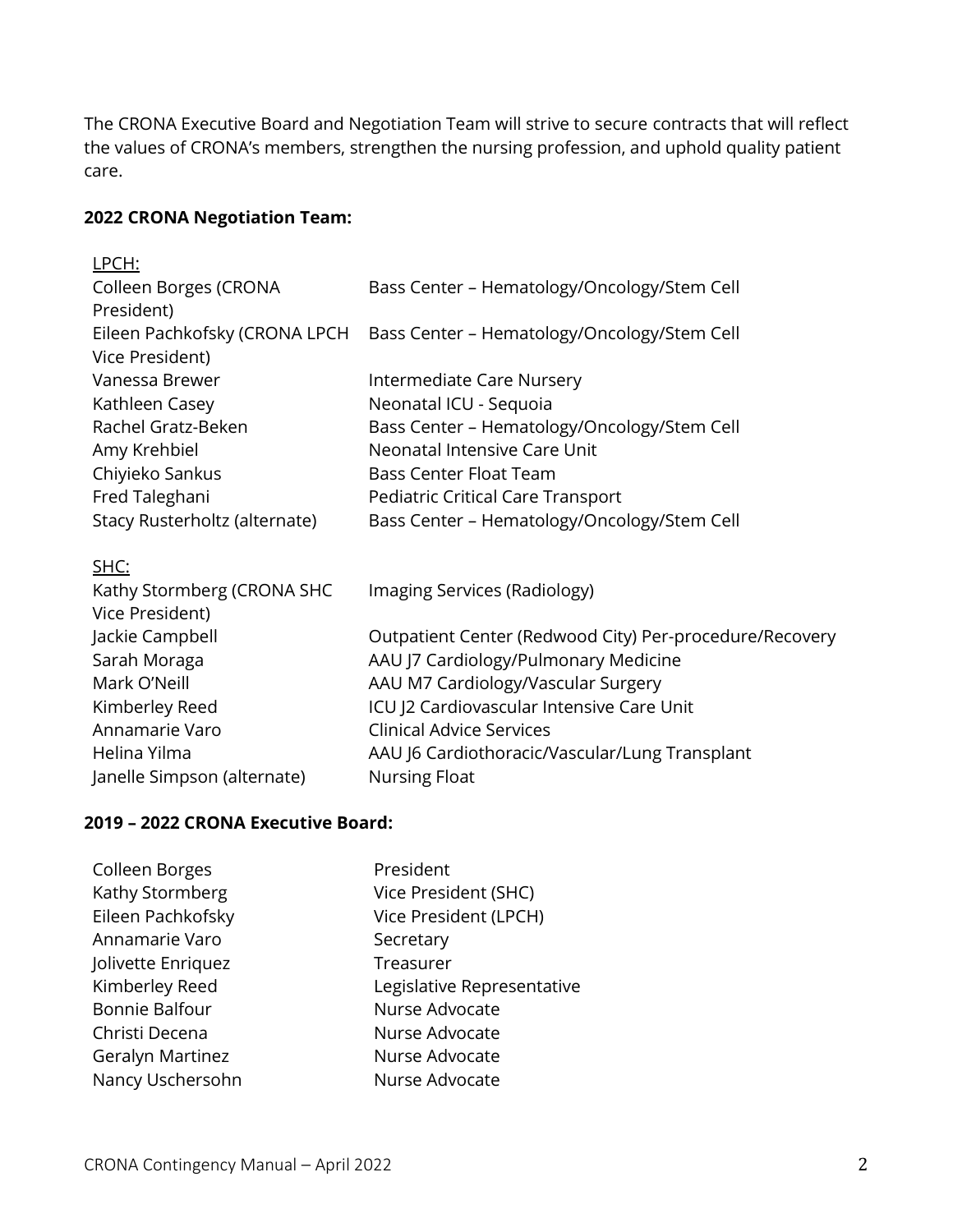#### **CRONA Associate Nurse Advocates:**

Charon Brown David Hernandez Mike Weiland

We will continue working hard to obtain contracts that are fair and acceptable to the membership, and to prevent the need for a strike. If a strike is called, we will continue to bargain in good faith and do what we can to resolve the issues and get everyone back to work. Every CRONA Nurse has a role in supporting the negotiations process. We accomplish so much more when we are strong and united!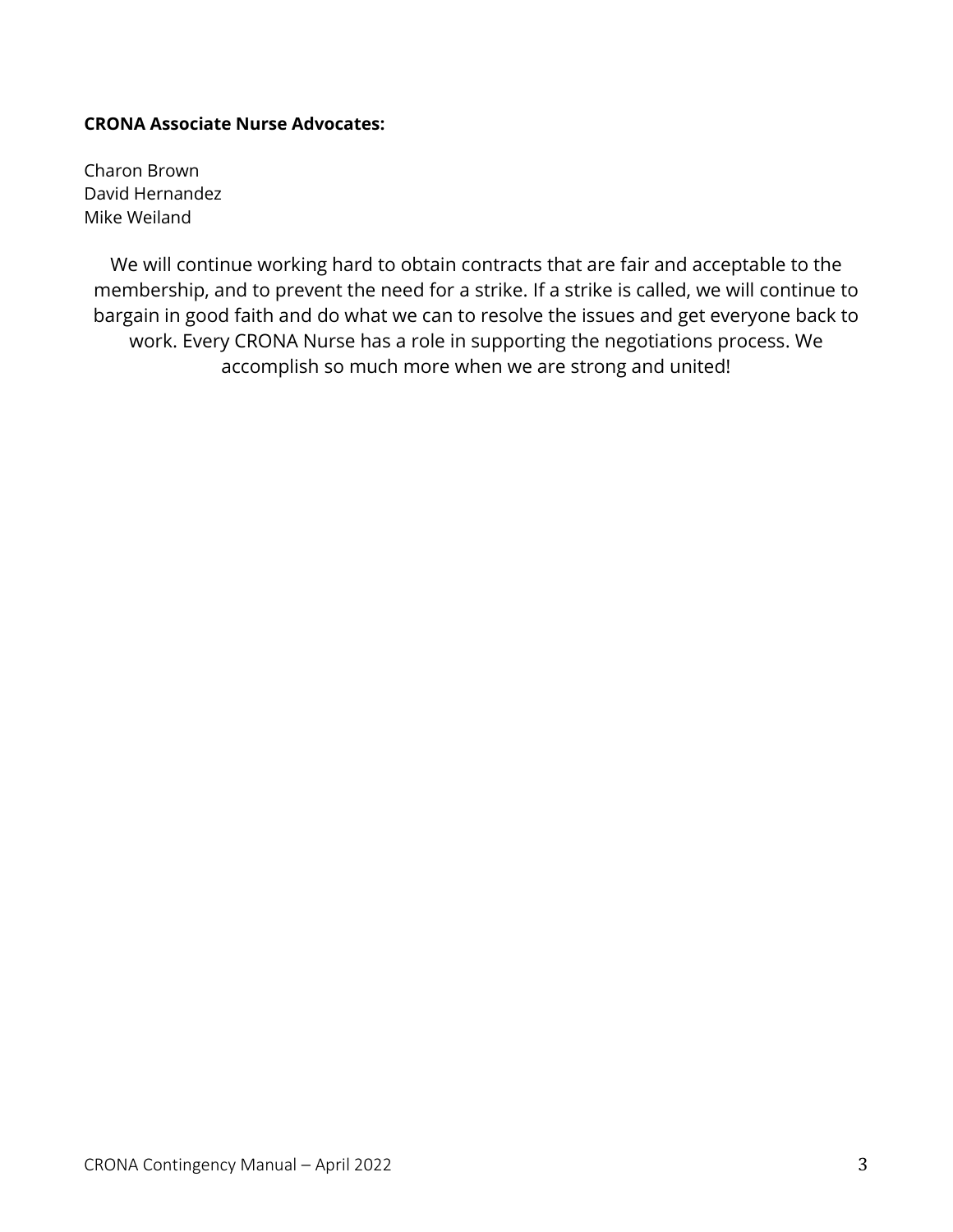## Points to Remember

- 1. The likely alternative to a strike would be to accept contracts that do not provide the wages, benefits, and working conditions that Nurses need.
- 2. No strike has ever been won without some degree of sacrifice financial, physical, psychological.
- 3. CRONA has not announced the length of any strike. However, we cannot expect that a strike will be short.
- 4. Every member will be expected to be available for strike duty of one kind or another picketing and/or other duties.
- 5. The hospitals will apply many kinds of subtle and overt pressure to undermine the morale and strength of CRONA Nurses. Notify CRONA immediately if you observe anything like the following:
	- a. Managers asking you if you will be available to work during a strike period; in other words, will you be willing to cross the picket line. Say "No!"
	- b. Management encouraging members to resign from CRONA; this weakens CRONA and harms your friends and coworkers on the picket line.
	- c. Hospital representatives sending personal letter to employees and their spouses.
	- d. Increased hiring of traveler nurses, including hiring nurses specifically to be scabs and strikebreakers
	- e. Managers asking to meet with individual members in their officers.
	- f. Orchestrated back-to-work movements.
	- g. Administrators refusing to administer COBRA coverage or making it more difficult.
	- h. Hospital representatives (including security) taking photographs of the picket lines.
- 6. Every member should make a plan and prepare for at least six (6) weeks to three (3) months of a strike.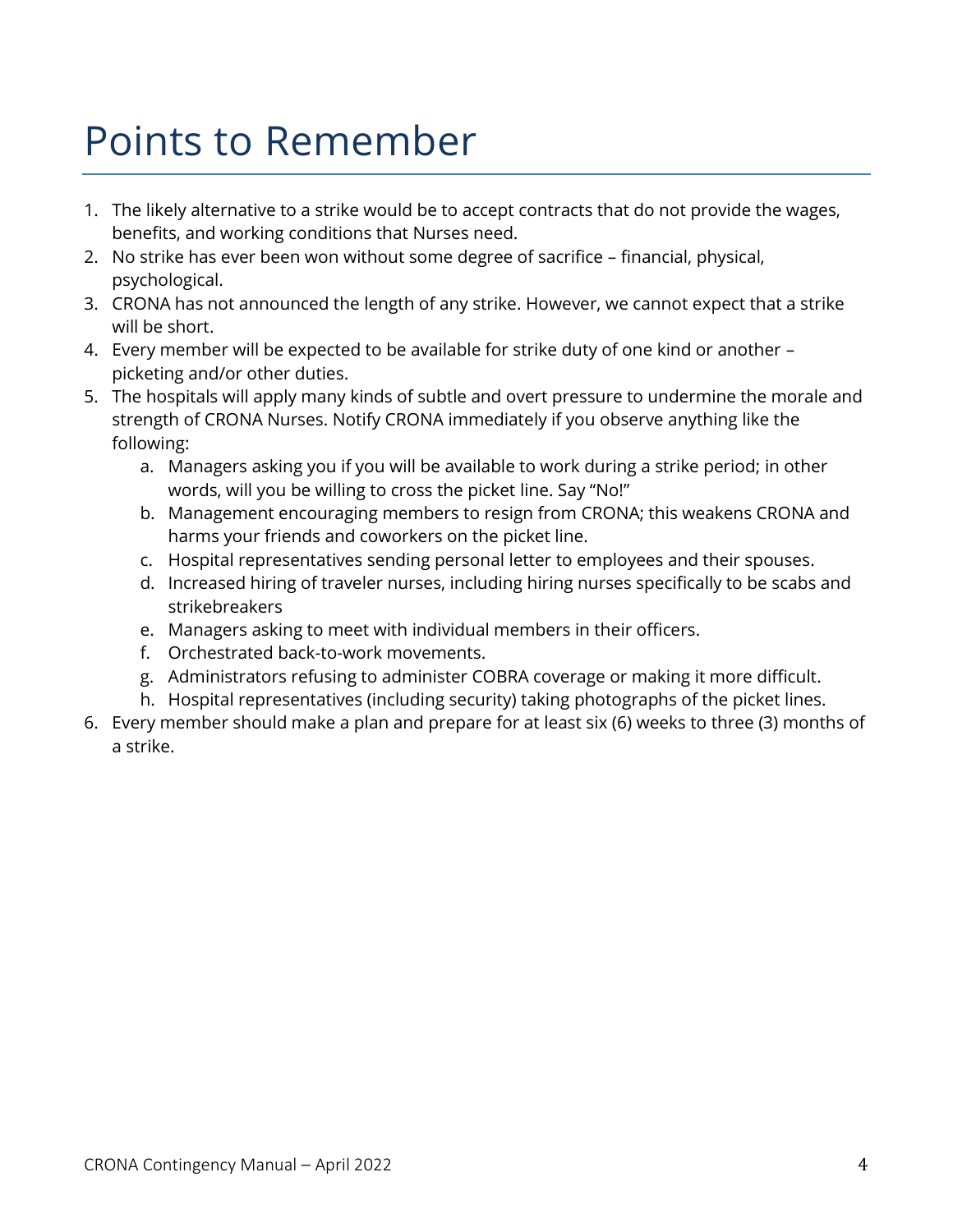# Alternative Employment During A Strike

During a strike, we will expect nurses to join the picket line – but we also encourage every nurse to seek temporary employment through registries or other employers on a per diem basis. This is where we can all help each other. Many nurses already have such employment; if you know of open positions, share the information with CRONA and your coworkers and friends.

In previous strikes, the hospitals were not able to care for their normal volume and acuity of patients, and patients were admitted to other local hospitals. These other hospitals experienced a temporary patient surge and were happy to hire CRONA Nurses to help them handle the extra load; even if these employers are not currently hiring, it is likely they will do so if a strike starts.

There is a list of potential employers on the Negotiations 2022 section of the CRONA website; the list is extensive, but it is not comprehensive and there may be additional employers we should add. Be sure to share any additional employers you discover, so every nurse who wants temporary employment is able to find it.

Nurses applying for jobs have reported being asked for the following:

- current immunization (including COVID-19 vaccination) information
- documentation of most recent TB testing
- copy of recent performance evaluation in lieu of references
- documentation of length of experience for salary negotiation
- current BLS/ACLS/PALS and other applicable certifications
- RN licensure

If you have not already obtained this information, DO IT BEFORE A STRIKE STARTS; you will not have access to Occupational Health or hospital email systems during a strike. There may be a wait in Occupational Health as thousands of CRONA Nurses ask for information - start gathering your documentation as soon as possible.

Please do not enlist with any agency that allows their nurses to cross picket lines, or accept assignments to an institution where nurses are on strike!

### Press and the Media

Sometimes the media will solicit comments from the membership that can be taken out of context or can be used by the hospitals against CRONA. Refer all media questions and inquiries to the CRONA Executive Board. Tell any enquiring media to email *crona@crona.org* or call the office at (650) 366-0156.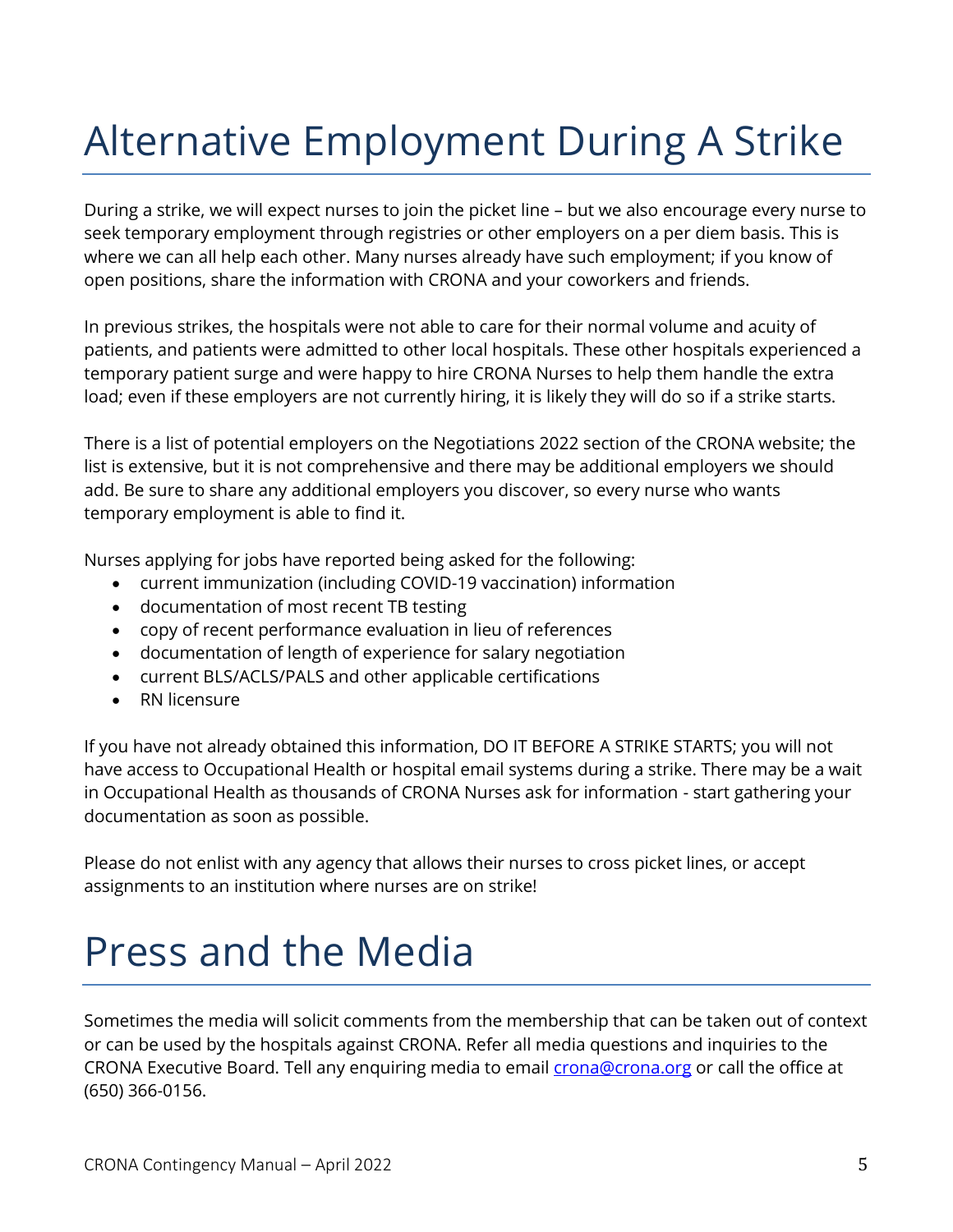If you are approached by media while picketing, refer them to the Strike Lead. The Strike Lead will be able to refer media inquiries to the CRONA Board. There will be an assigned Strike Lead for every day of picketing.

# Rules of Conduct During a Strike

- 1. **No picketing activity unless authorized by the CRONA Board.** The CRONA Board will coordinate authorized strike activity.
- 2. **Do not work at any Stanford Health Care or Lucile Packard Children's Hospital facility where CRONA Nurses are employed.** If CRONA agrees to provide staffing to cover critical needs in the hospital(s), the CRONA Board will specifically designate those nurses.
- 3. **Members who cross the picket line will no longer be in good standing and will be subject to a fine.** Crossing the picket line hurts every CRONA Nurse on the picket line.
- 4. **No information to the media.** Direct media inquiries during picketing to the Strike Lead; direct other media inquiries to the CRONA Board - at **crona@crona.org** or office phone number (650) 366-0156.

# Guidelines for Picketing

- 1. Wear comfortable shoes.
- 2. Be mindful of the weather wear hat/sunscreen, check the weather in case of rain.
- 3. Keeping up positive morale is everyone's responsibility. Keep smiling, and let's support each other!
- 4. Do not argue with anyone. If harassed, notify your Strike Lead immediately. If approached by hospital administration, be friendly but do not discuss issues. Refer questions to the Strike Lead and/or CRONA Board. Email *crona@crona.org*, office phone 650-366-0156.
- 5. The CRONA Board and Strike Committee will designate areas for picketing. Make sure not to block traffic or prevent people from entering or leaving. Do not block the street. Observe traffic signals. Do not enter the hospitals.
- 6. Pack your trash. If you bring it, be prepared to take it home with you.
- 7. If approached by the news media for pictures, permit this if you do not object personally. Do not consent to be interviewed. Refer all questions to the Strike Lead or CRONA Board, email [crona@crona.org,](mailto:crona@crona.org) office phone 650-366-0156.
- 8. Children are allowed to picket with their parents. Keep a careful watch so they are safe and do not become distressed with the time their parent needs to picket.
- 9. Friends and family members of CRONA Nurses are welcome to participate in picketing. They must be accompanied by a CRONA Nurse and agree to follow these Guidelines and the Rules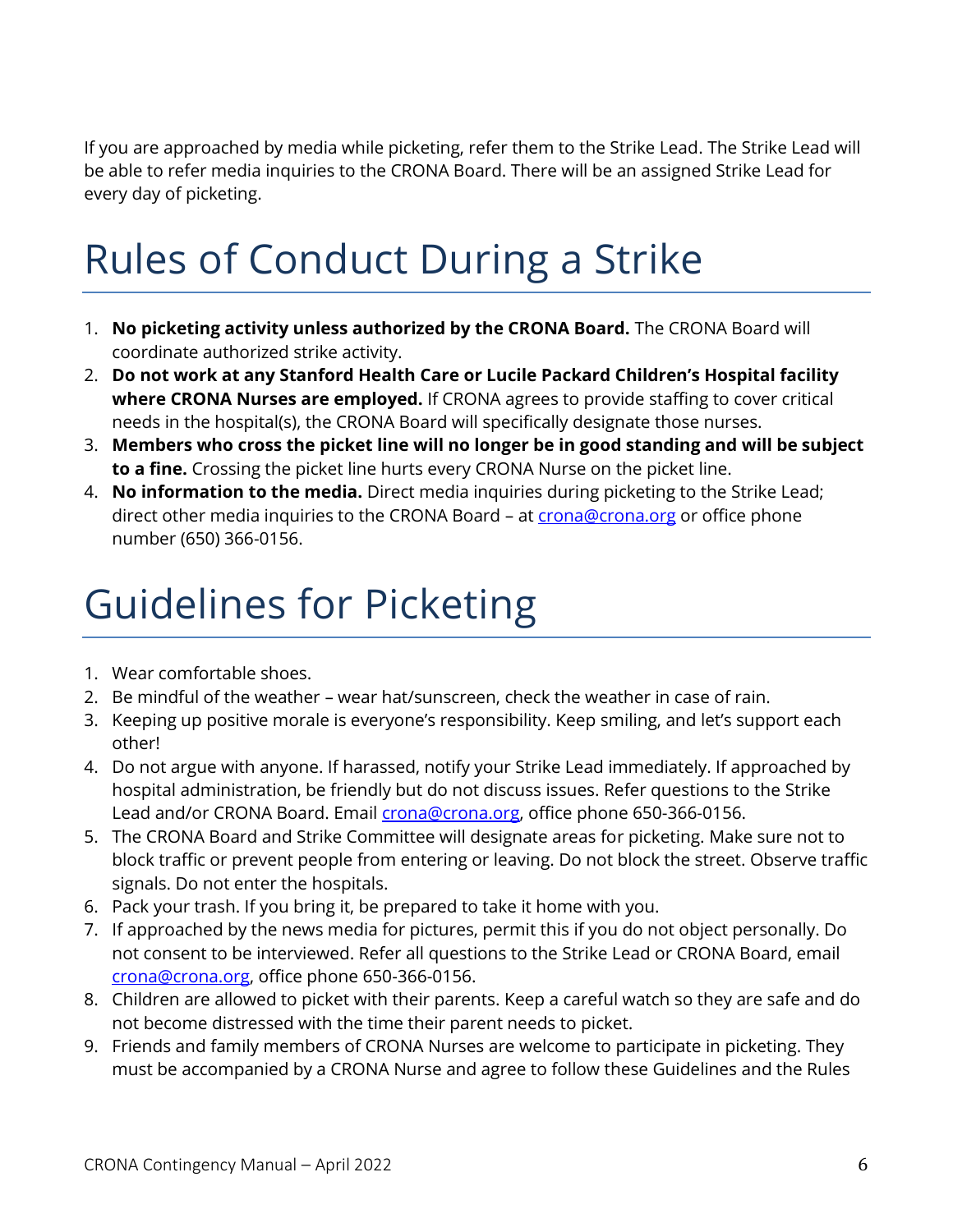of Conduct. It is the responsibility of the CRONA Nurse who brings friends and family to ensure rules and guidelines are followed.

- 10. No animals are allowed.
- 11. There will be a daily headquarters or designated point of contact in the area where everyone will report to pick up signs in the beginning of the picketing and turn them in at the end of the picketing. We will be utilizing a QR code for picketing to ensure participation.
- 12. Wear your CRONA t-shirts and CRONA blue as often as possible when picketing.
- 13. CRONA Strike Leads will have signs for you to carry while picketing. Make sure to pick up a sign when you arrive and turn it back in when you finish for the day.
- 14. If you wish to make your own sign that is allowed; however, messaging on signs should be appropriate. The daily Strike Lead will make final decision on appropriate wording of signs.
- 15. There will be bottled water available for picketers.

### What To Tell The Public

If hospital visitors or other members of the public question you, here are some helpful statements to be prepared to give:

- 1. We care for our patients and the community, but we need the hospitals to support us.
- 2. We care about nursing and believe nursing should be sustainable.
- 3. Stanford relies on nurses to provide the world-class care it is known for. It is time for Stanford to give nurses the wages and benefits they deserve.

# Care Of Patients During A Strike

The hospitals make contingency plans during contract negotiations. They receive at least ten days' notice of intent to strike from CRONA. They will make arrangements to move patients to other facilities or reduce patient census as they deem fit. They hire staffing companies that bring in scab nurses to provide patient care during a strike. The hospitals are responsible for verifying that these nurses are competent to care for the hospitals' patients.

In the 2000 strike, after nurses had been striking for more than a week, the hospitals asked CRONA to assist in specific areas. CRONA made an agreement with the hospitals to care for patients in some units where the hospitals did not have enough nurses to replace CRONA nurses, for as long as care was required, but those CRONA nurses were selected by the CRONA Board and sent into the hospitals wearing black armbands to indicate that they were not crossing the picket line.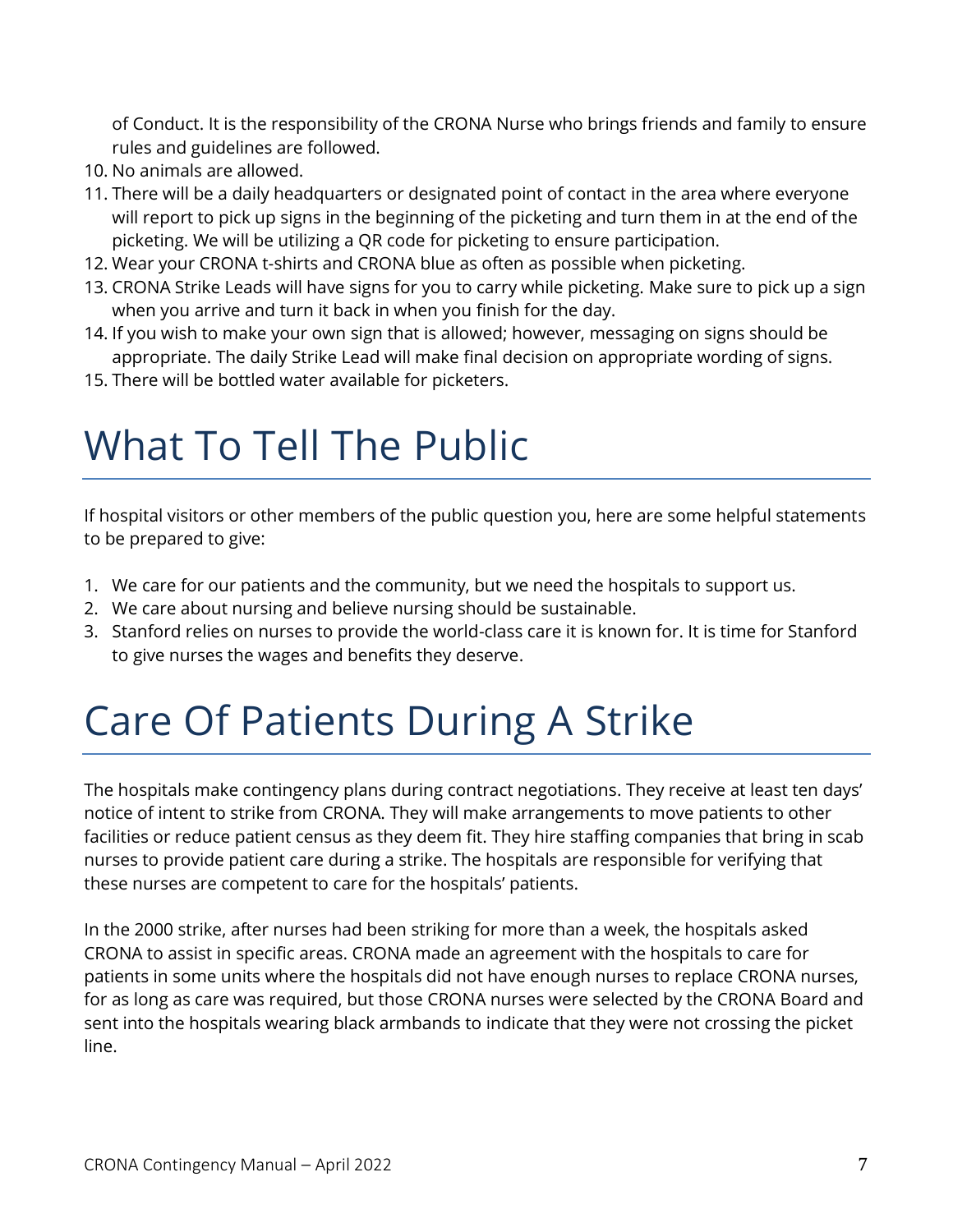# Ending The Strike

The CRONA Negotiation Team and CRONA Board will be prepared to continue bargaining even during the strike. The hospitals may delay negotiations while they prepare for the strike, but they have an obligation to bargain in good faith. When there is an agreement, the membership will be notified and asked to vote to ratify the Tentative Agreement. The agreement would also include the terms under which CRONA Nurses return to work, including returning all Nurses to their previous positions.

### Current Traveler Nurses During A Strike

Some travelers have provisions in their contracts that specify they do not have to work in a facility where nurses are on strike. Many travelers also have provisions in their contracts that allow them to break their contracts without penalties if they feel working conditions are unsafe. During a strike, current travelers will likely be the most experienced nurses on the unit (except for the managers), and asked to be preceptors to incoming scab nurses or to be charge nurses. You may suggest to travelers that they check their contracts for these provisions, and to consider the additional responsibilities they may be asked to assume during a strike.

# Frequently Asked Questions About A Strike

#### **Who determines whether or not there will be a strike?**

The CRONA membership. CRONA's Bylaws call for a 2/3 vote (or 66.6%) of the membership to pass a strike vote. If you do not vote, it is a "No" vote.

#### **Who decides whether to have a strike vote?**

The CRONA Executive Board, with input from the Negotiations Teams, decides to call a strike vote if the Board determines that the negotiations are not making significant progress.

#### **When would a strike begin?**

If the CRONA membership votes to authorize a strike, then a strike could begin ten (10) days after the CRONA Executive Board issues a formal strike notice to the hospitals.

#### **Why call a strike?**

Like you, the CRONA Board and the Negotiating Teams are committed to caring for our patients. We are not eager to strike. If management will agree to a contract that includes the wages,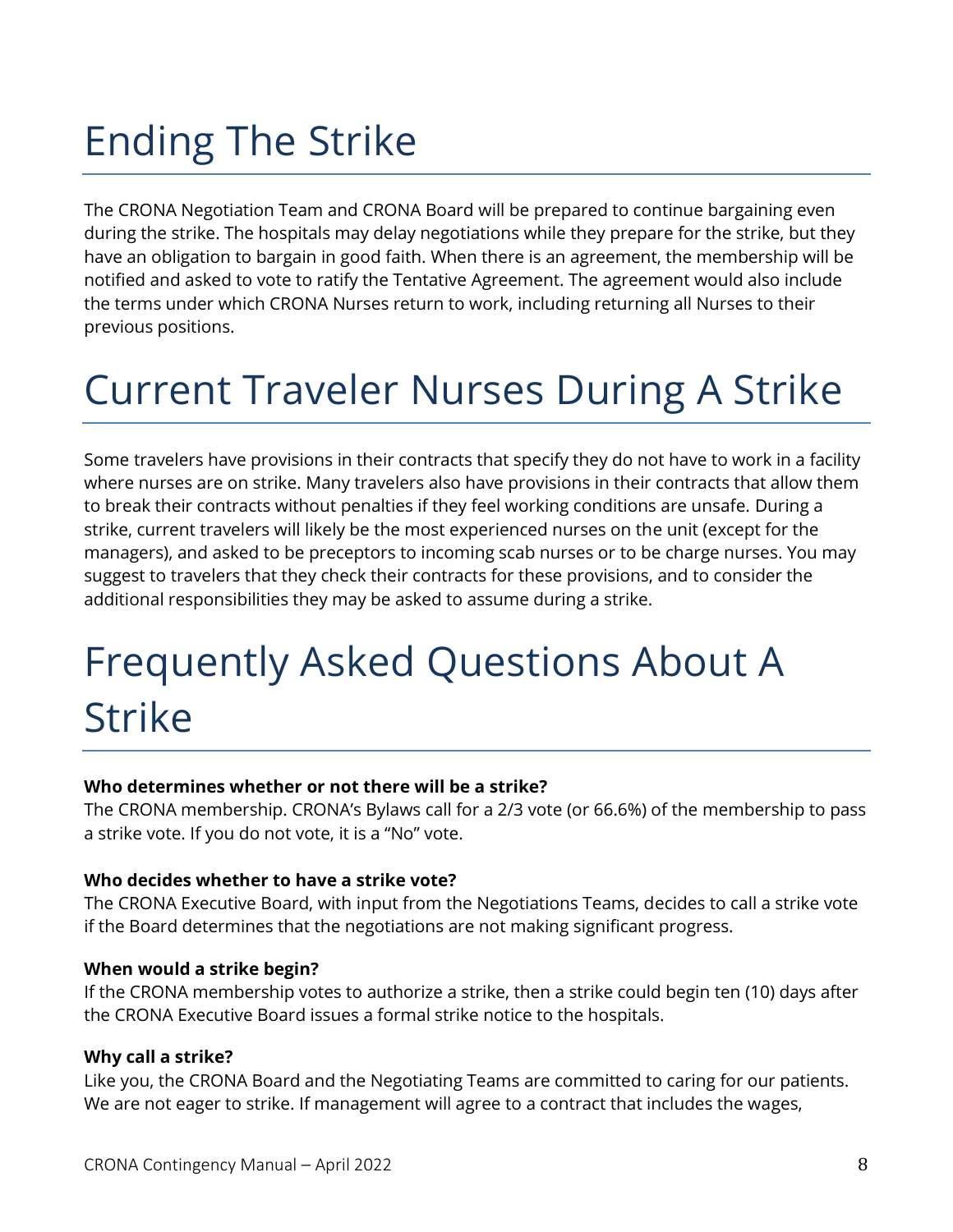benefits, and working conditions we need to recruit and retain world-class Nurses and combat chronic understaffing, we will not need to strike. But in the long run, we feel more harm will be done to our patients if real progress is not made to address the issues on the table, including providing a competitive compensation and retiree medical benefits package; safe staffing provisions; addressing the current crisis in critical care units; and improved access to mental health care. We have tried to resolve these issues at the bargaining table. A collective action is the strongest statement that we can make.

#### **Who will care for the patients while I am on strike?**

If the CRONA membership votes to authorize a strike and the Executive Board delivers a strike notice to the hospitals, the hospitals will have at least ten (10) days before a strike begins to address patient care. CRONA's Executive Board will also offer to meet with the hospitals to discuss staffing the nursing units, but there is no guarantee that the hospitals will accept our offer.

You may also work as a traveler/registry nurse at other hospitals, to which many of your patients may well be transferred.

#### **Will there be a picket line this time if we strike?**

Yes. We will need to hand out information to the other employees and the community explaining our issues. Dates, times, and locations for picketing

#### **Can I be fired for striking?**

No. You can only be fired for misconduct on the picket line, i.e., violence or threats of violence. The hospital can permanently replace you, but CRONA will insist that an amnesty agreement covering the return of all CRONA Nurses be part of any settlement that is made. CRONA will insist that this will include the return of Nurses to their units, shifts and commitments.

#### **I am a new hire and in the trial period. Can I strike?**

Yes. CRONA will insist that an amnesty agreement covering the return of all CRONA Nurses be part of any settlement that is made, including Nurses in their trial period.

#### **Can management lock us out if we strike?**

Yes. Management has the right to lock employees out, just as we have the right to strike. However, a lockout cannot be selective and they would have to lock out all of the CRONA Nurses – more than 5,000 across both hospitals.

#### **What can I do in the meantime before a strike?**

Show management that we are united. Wear your CRONA buttons and badge reels, and use CRONA stickers on your reusable drink containers. Use your CRONA pens. Read the flyers that are posted on your unit CRONA bulletin board. Attend the CRONA meetings. Sign up with the nurse registries and/or apply for a per diem job at other hospitals.

To prepare for a possible strike, you should ensure you have copies of your recent performance evaluations and obtain your immunization and TB testing records from Occupational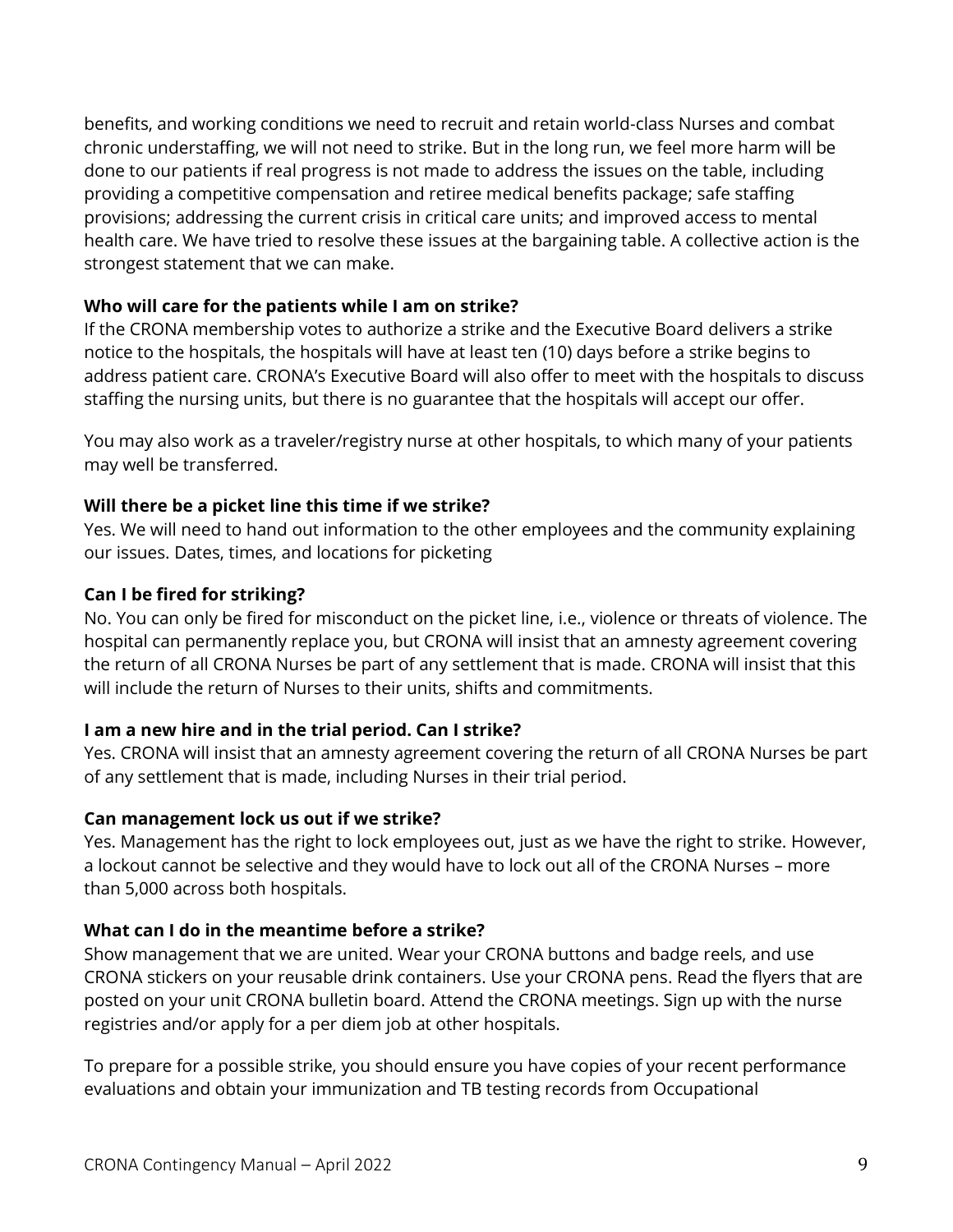Health. (Occupational Health at occhealth@stanfordhealthcare.org. Main hospitals: 650-723-5922. Redwood City: 650-721-7316.)

At LPCH, you can access your BLS/ACLS card by: (1) logging in to your AccessHR account; (2) clicking on Professional Profile; (3) clicking on Basic Life Support – Edit/View or Advanced Cardiovascular Life Support – Edit/View; and (4) copying and pasting the URL provided next to "certificate license details" into a new web browser tab. LPCH Nurses, make sure you complete your quarterly RQI checkoff to ensure you are up-to-date when we return from a strike. SHC Nurses should have copies of their ACLS/BLS certification cards.

#### **Can I cash out my PTO to support myself during the strike?**

No. PTO can only be cashed out upon termination of employment.

#### **I am currently on disability leave. Will I still be covered if we are on strike?**

Yes. The hospitals will not have any say over any insurance that is covered by the State such as State Disability Insurance (SDI).

#### **What about short-term disability (STD), long term disability insurance (LTD), Accidental Death and Life Insurance?**

You will need to pay your own premiums. Call these companies so they can bill you directly:

- 1. Questions about Leaves of Absence The Hartford (replaced Matrix as of 4/1/2019), [https://abilityadvantage.thehartford.com,](https://abilityadvantage.thehartford.com/) SHC: 800-524-8504, LPCH: 866-432- 6721
- 2. Short and Long Term Disability (existing cases from before January 1, 2019) Liberty Mutual, [libertymutual.com,](http://www.libertymutual.com/) 800-320-7585 (under the umbrella of Lincoln Financial Group)
- 3. Short and Long Disability (cases after January 1, 2019) The Hartford, [https://abilityadvantage.thehartford.com,](https://abilityadvantage.thehartford.com/) SHC: 800-524-8504, LPCH: 866-432- 6721
- 4. Life Insurance or Accidental Death/Dismemberment The Hartford, [https://abilityadvantage.thehartford.com,](https://abilityadvantage.thehartford.com/) SHC: 866-547-4205, LPCH 866-432-6721

#### **What about worker's compensation?**

If you are eligible for worker's compensation payments, the hospitals cannot withhold payments because worker's compensation is required by the State.

#### **What happens to maternity leave status if we strike?**

If you are already on an approved leave when a strike begins, your leave should not be affected. If you have a child during the strike, you should remain eligible for State Disability Insurance (SDI) and Paid Family Leave (PFL). These are state programs that the hospitals do not control.

#### **What will I do about medical benefits?**

If you work one day in a month, your current medical insurance is effective through the end of that month.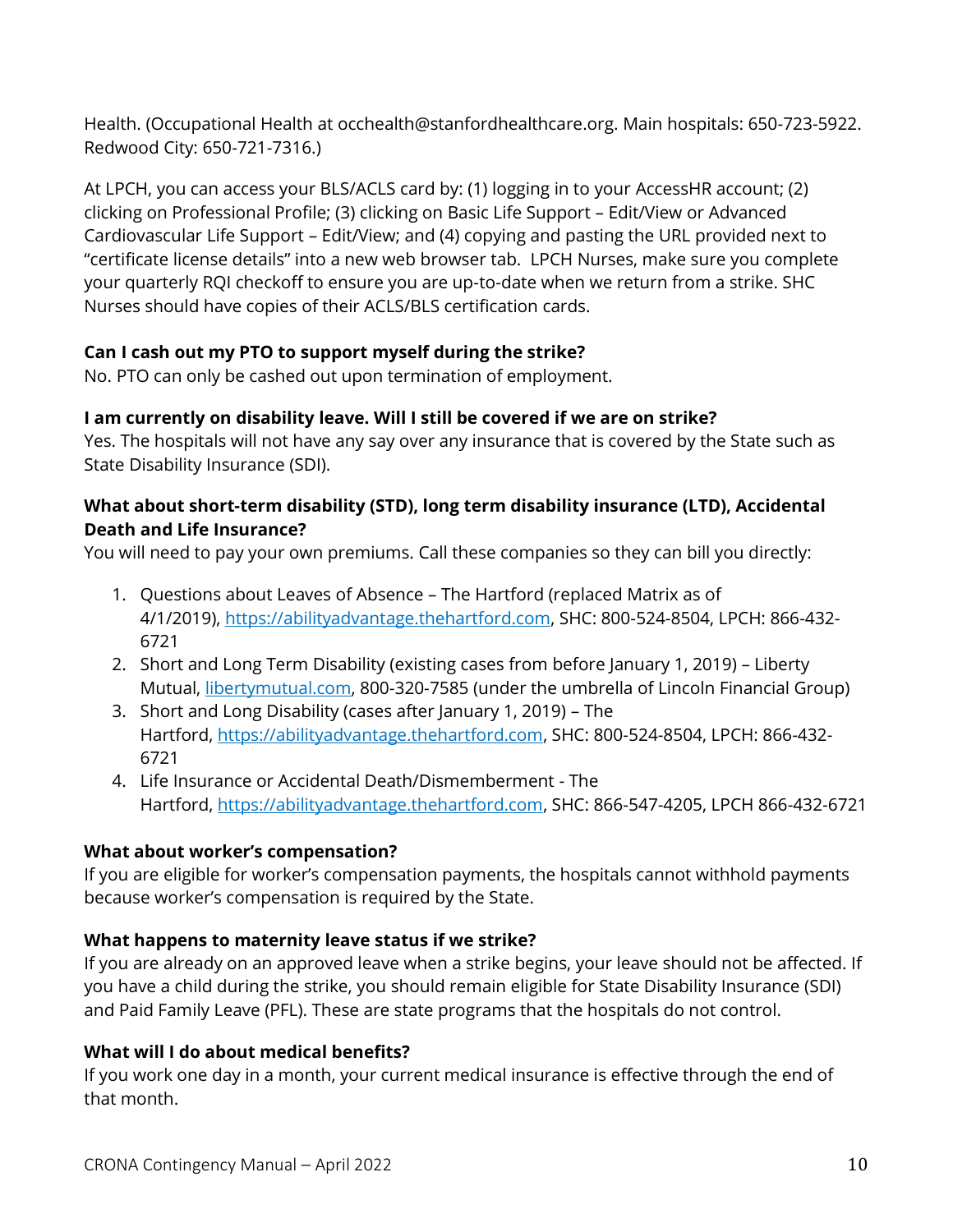If a strike lasts beyond the end of the month in which it begins and the hospitals discontinue medical coverage, you will have the option to pay for continued coverage. Under the federal COBRA law, you can purchase medical benefits for up to 18 months at the employer's group rate. You can call VITA, the hospitals' administrator of COBRA, at 650-810-1480 or 844-231-5331. More information can be obtained from [www.vitacompanies.com.](http://www.vitacompanies.com/)

If you currently are covered by a health plan through SHC or LPCH and you have the option of joining a spouse's health insurance plan, being on strike beyond the end of the month the strike begins should count as a "qualifying event" that should allow you to be added to your spouse's plan. Ask the administrator of your spouse's plan how to be added to that plan.

#### **Does using PTO or taking an "A" day count as working one day in the month for purposes of health coverage?**

The answer depends on an interpretation of the medical plan documents. CRONA would argue that using approved PTO or an "A" day during the month should entitle you to health insurance coverage through the end of the month, but CRONA cannot guarantee that the medical plans would be interpreted this way.

#### **I have pre-approved PTO during the strike. Will I receive my pay for this time?**

Pre-approved PTO that starts before or after the strike can be canceled only if this cancellation policy is applied to all CRONA-represented Nurses. In most circumstances, such a policy would also have to be applied to management, support and ancillary personnel, and other departments. CRONA will file unfair labor practice charges if such a policy change is applied in a discriminatory manner.

#### **Will I be paid for pre-approved education hours?**

Like pre-approved PTO, pre-approved education hours can be canceled only if this policy is also applied to all CRONA-represented Nurses, and in most circumstances, to other employees including management, support and ancillary personnel, and other departments. CRONA will file unfair labor practice charges if such a policy change is applied in a discriminatory manner.

#### **I need to earn a full paycheck. What can I do?**

All the registries will be very excited to hear that so many nurses would be looking for work. We have posted on the CRONA website and distributed lists of registries and hospitals. Jobs are available. We can work!

#### **Will I qualify for unemployment benefits during a strike?**

No. Being on strike does not qualify you for unemployment benefits.

#### **Will I qualify for unemployment benefits if the hospital locks us out before a strike date?** Yes. Call the California Unemployment Office: 1-800-300-5616.

#### Can I schedule a vacation day or use a sick day on the day a strike is scheduled to begin? No.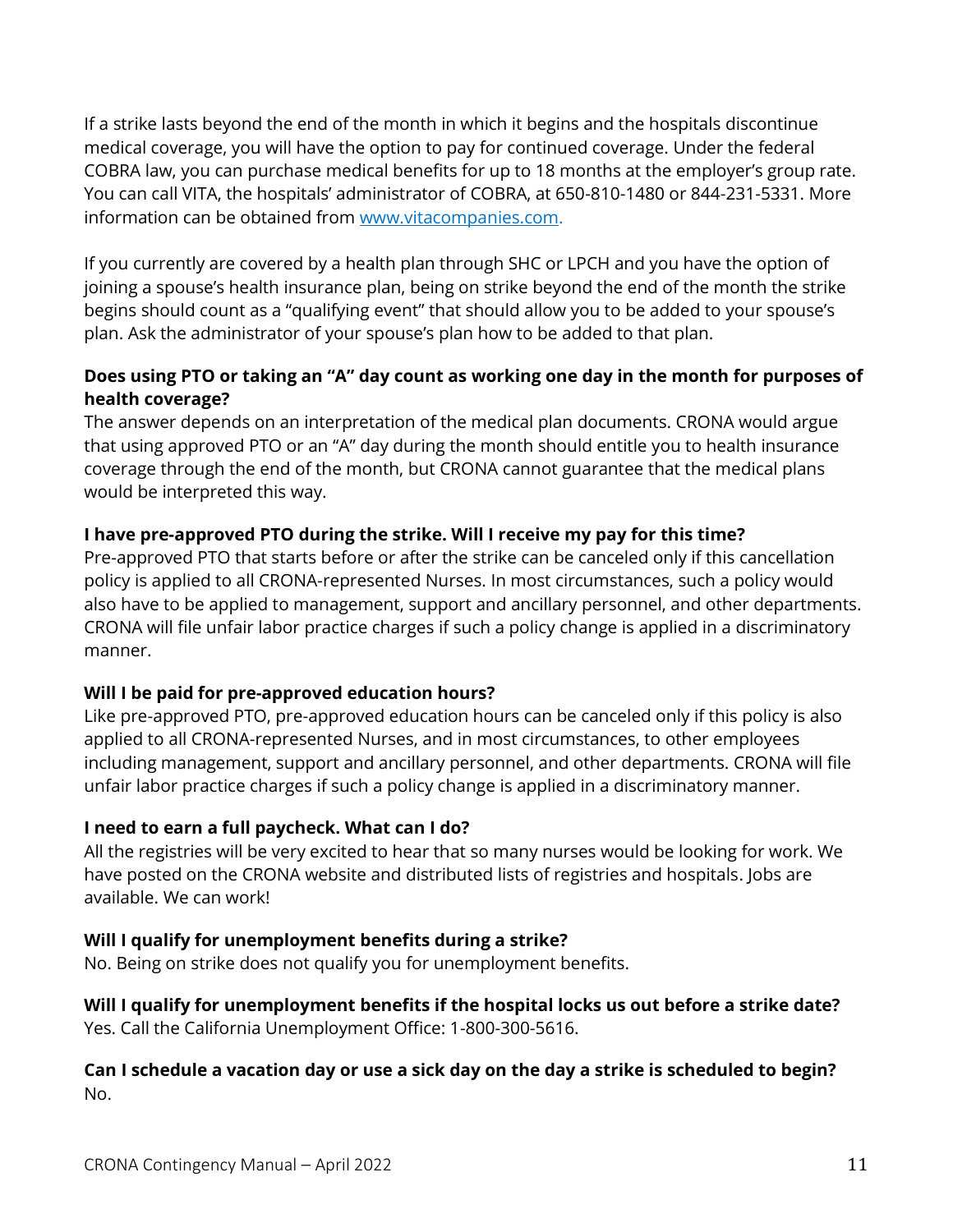#### **What happens if I am on medical leave on the strike day?**

Your leave continues.

#### **Can I work at UCSF or other hospitals during a strike?**

Yes, if they are not on strike.

#### **Should I work at SHC or LPCH through the registry during a strike?**

*NO!* Any time you cross the picket line, you prolong the strike. You will hurt your friends and your co-workers, and yourself, by crossing the picket line to prolong the strike.

#### **What happens if a CRONA member crosses the picket line?**

Crossing the picket line weakens CRONA and will have adverse effects on our ability to represent you now and in the future.

In accordance with our CRONA Bylaws, crossing the picket line is grounds for discipline. Discipline can be in the form of monetary sanctions, suspensions, and/or expulsion from membership.

#### **Can I go to a required training class (e.g., PALS, ACLS) at the CE Center during a strike?**

If CRONA has not established a picket line at the CE center and the training does not involve providing any direct patient care, then you can attend a class at the CE Center during a strike. Crossing a picket line during a strike is grounds for discipline under CRONA's Bylaws. If you are unsure about attending a particular class, or engaging in any other activity during a strike, ask us directly at **[crona@crona.org](mailto:crona@crona.org)**.

#### **Our pay period will end after a strike starts. How will we get our pay checks?**

Direct deposit paychecks should still be deposited. You may have to go to the hospital for the purpose of collecting your pay check if you receive a paper paycheck. Or you can ask that your check be mailed to you or sign up for direct deposit, if you don't already use direct deposit.

#### **Do I need to inform my manager of my intent to strike?**

No. Just show up at the picket line, if a strike is called! Your manager will ask you if you will be available to work during a strike. *Say NO.* This is one tactic that is used to divide the membership.

#### **I am working the shift immediately prior to the start of a strike. What should I do?**

Finish your shift and report off to any supervisor on your unit. Remember, the hospital will have had at least ten (10) days to prepare for the strike.

#### **I am scheduled to work the shift when a strike starts. What should I do?**

If a strike is called, we will be giving you information closer to the time of the strike.

#### **The hospital states that I can resign from CRONA. Is this true?**

Yes. You can choose to become a service fee member, but you will still pay approximately the same amount and you will have no voting privileges. This is a technique managers may use to convince you to weaken all of CRONA by crossing the picket line when we are on strike.